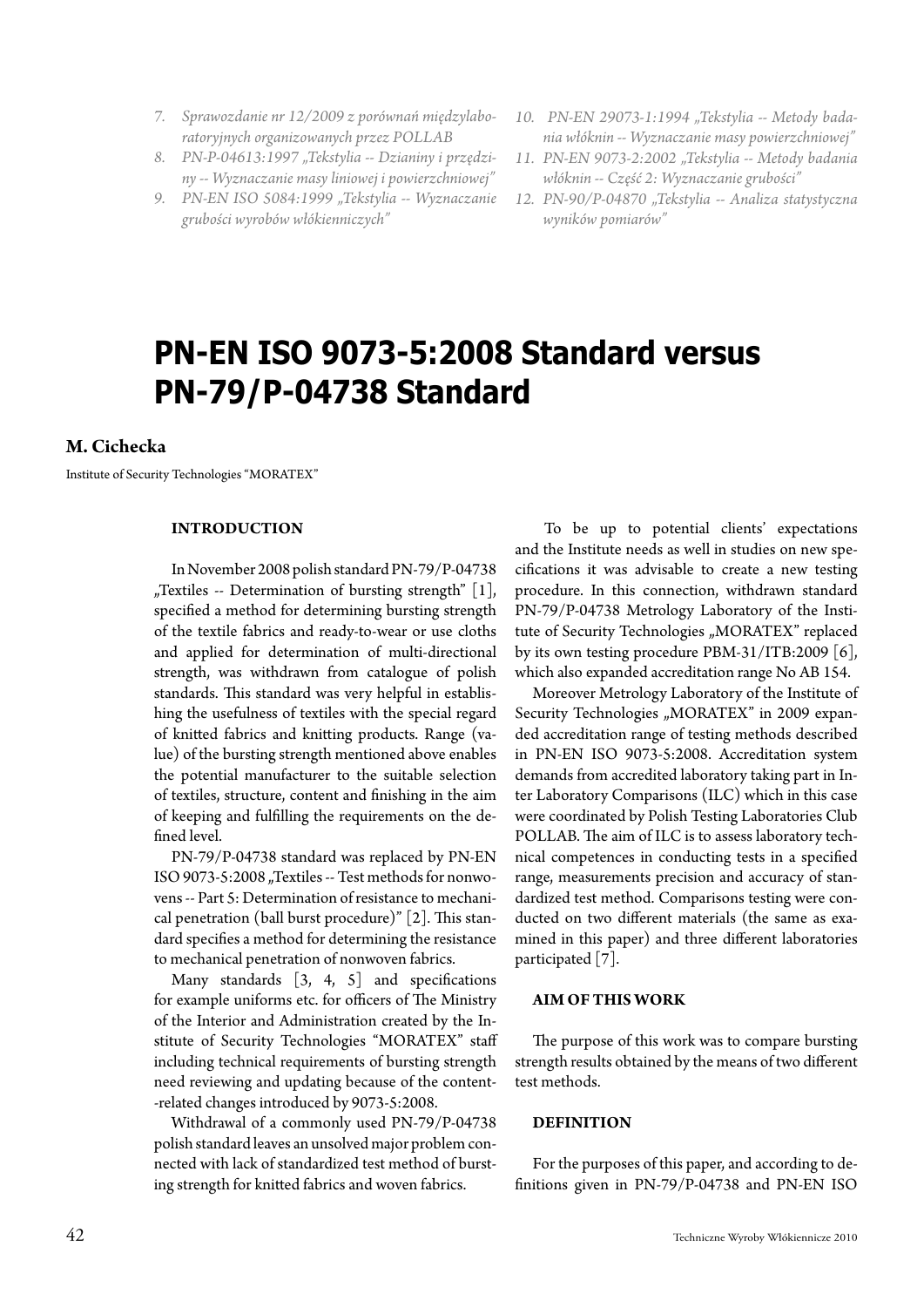9073-5:2008 bursting strength means a force or pressure required to rapture a textile by distending it with a force, applied at right angles to the plane of the fabric, under specified conditions.

## **RESEARCH MATERIAL**

In presented work knitted fabric (polar fleece type) and electro-conductive nonwoven fabric were the subject of examination which previously were also reference materials in Inter-laboratory Comparisons (ILC) in the range of determination of resistance to mechanical penetration (ball burst procedure) according to PN-EN ISO 9073-5:2008.

Test results of basic parameters, characterized usage properties are shown in Tables no 1 and 2. Availability and compatibility with mentioned above standard were the main reason of executed choice.

*Table no 1 - Knitted fabric characteristic (polar fleece type)*

| No             | <b>Parameters</b>                      | <b>Test</b><br>results | Standard                            |
|----------------|----------------------------------------|------------------------|-------------------------------------|
|                | Mass per unit<br>$\lceil g/m^2 \rceil$ | 366                    | PN-P-04613:1997<br>[8]<br>Metoda: E |
| $\mathfrak{2}$ | Thickness<br>mm                        | 4.49                   | <b>PN-ENISO</b><br>5084:1999 [9]    |

| Table no 2 - Electro-conductive nonwoven fabric characte- |  |
|-----------------------------------------------------------|--|
| ristic                                                    |  |

| No             | Parameters              | <b>Test</b><br>results | <b>Standard</b>                         |
|----------------|-------------------------|------------------------|-----------------------------------------|
|                | Mass per unit<br>[g/m2] | 92                     | PN-EN 29073-<br>$1:1994$ [10]           |
| $\mathfrak{D}$ | Thickness<br>mm         | 0.68                   | <b>PN-EN ISO 9073-</b><br>$2:2002$ [11] |

#### **TEST METHODS AND APPARATUS**

Table no 3 presents comparison of technical and apparatus requirements of two methods PN-79/P-04738 and PN-EN ISO 9073-5:2008

Analysis of data presented in Table no 3 comes to the conclusion that the main differences in methods are:

- balls' diameters and internal diameters of ring clamps
- crosshead speeds
- shape and number of specimens.

Figures no 1 and 2 show apparatus placed in Metrology Laboratory of the Institute of Security Technologies "MORATEX" which enables to examine bursting strength using both methods.

*Table no 3 - Methods' comparison*

| Requirements             | PN-                      | <b>PN-ENISO</b>          |  |
|--------------------------|--------------------------|--------------------------|--|
|                          | $-79/P-04738$            | 9073-5:2008              |  |
| Apparatus                | $CRT*$                   | <b>CRT</b>               |  |
| Size of balls            | $10 \, [\text{mm}]^{**}$ | $25.4$ [mm]              |  |
| (diameter)               | $20 \text{ [mm]}^{***}$  |                          |  |
| Ring clamp               |                          |                          |  |
| (internal diam-<br>eter) | $25 \text{ [mm]}$        | 44.5 [mm]                |  |
| Crosshead<br>speed       | $100 \pm 5$ [mm/<br>min  | $300 \pm 10$ [mm/<br>min |  |
| Number of<br>specimens   | 10                       | 5                        |  |
|                          |                          | Square 125<br> mm        |  |
| Specimens<br>shape       | Circle $Q70$<br> mm      | or                       |  |
|                          |                          | Circle Ø125<br> mm       |  |
| Unit                     | daN                      | N                        |  |
| Results preci-<br>sion   | 3 significant<br>digits  | to the nearest 5N        |  |
| Legend.                  |                          |                          |  |

**Legend:**

\*) CRT – Constant-rate-of-traverse tensile testing machine

\*\*) for technical fabrics (felts, nonwovens, textile fabrics)

\*\*\*) for remaining textile fabrics



*Figure no 1 - Apparatus according to PN-79/P-04738 (PBM-31/ITB:2009*



*Figure no 2 - Apparatus according to PN-EN ISO 9073- 5:2008*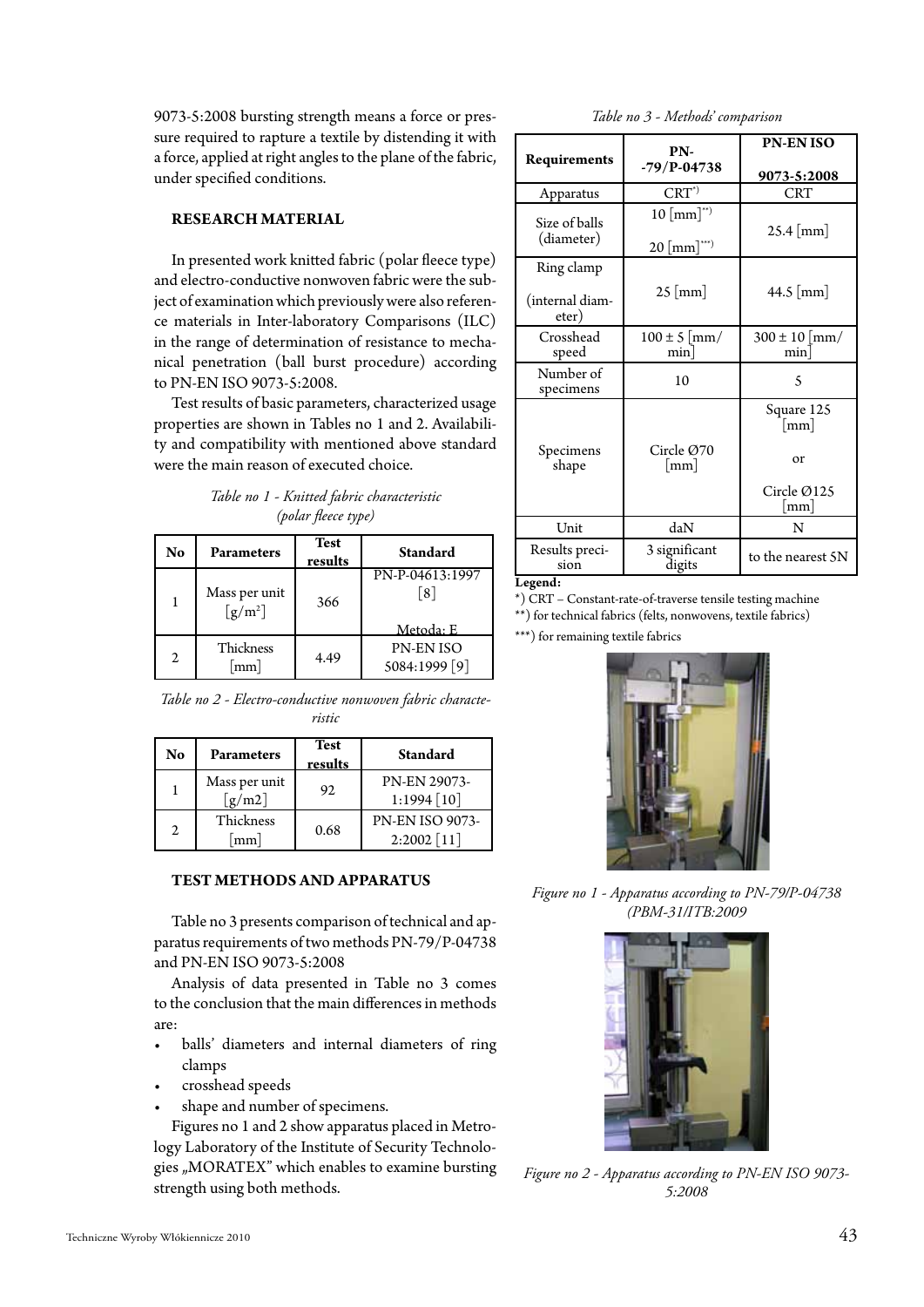Figure no 3 shows pins ended with balls used in measurements of bursting strength according to PN- -79/P-04738 (PBM-31/ITB:2009) and PN-EN ISO 9073-5:2008.



*Figure no 3 - Pins with balls, from the left diameters: Ø10, Ø20, Ø25.4 mm respectively*

## **RESULTS**

In accordance with PN-79/P-04738 (PBM-31/ ITB:2009) and PN-EN ISO 9073-5:2008 the bursting strength for both tested materials was examined. Measurement results of bursting strength are shown in Tables 2 and 3 respectively.

In this case repeatability tests results obtained under specified laboratory conditions required two series of measurements.

*Table no 4 - Measurement results of bursting strength for knitted fabric (polar fleece type)*

| No                                | Parameters                                                  | <b>Test</b><br>results                          | <b>Standard</b>                          |  |  |
|-----------------------------------|-------------------------------------------------------------|-------------------------------------------------|------------------------------------------|--|--|
| 1                                 | <b>Bursting</b><br>strength<br>$\lceil da \breve{N} \rceil$ | 57.7<br>$1st$ series<br>55.6<br>2 <sub>nd</sub> | PN-79/P-04738<br>$(PBM-31/$<br>ITB:2009) |  |  |
| series<br>Additional information: |                                                             |                                                 |                                          |  |  |
|                                   |                                                             | Ball diameter: Ø20 mm                           |                                          |  |  |
|                                   |                                                             | 665                                             |                                          |  |  |
| 2                                 | <b>Bursting</b><br>strength [N]                             | $1st$ series                                    | PN-EN ISO                                |  |  |
|                                   |                                                             | 630                                             | 9073-5:2008                              |  |  |
|                                   |                                                             | 2 <sub>nd</sub><br>series                       |                                          |  |  |
| Additional information:           |                                                             |                                                 |                                          |  |  |
|                                   |                                                             |                                                 |                                          |  |  |
| Ball diameter: Ø25.4 mm           |                                                             |                                                 |                                          |  |  |

Substitution of ball diameter from 20 mm for 25.4 mm did not have any significant influence to bursting strength of knitted fabric (polar fleece type).

| No                      | Parameters                                                                | Test<br>results       | <b>Standard</b>         |  |
|-------------------------|---------------------------------------------------------------------------|-----------------------|-------------------------|--|
|                         |                                                                           | 13.4                  |                         |  |
| 1                       | <b>Bursting</b><br>strength<br>$\lceil \text{da} \breve{\text{N}} \rceil$ | $1st$ series          | PN-79/P-04738           |  |
|                         |                                                                           | 14.5                  | $(PBM-31/$<br>ITB:2009) |  |
|                         |                                                                           | 2 <sub>nd</sub>       |                         |  |
|                         |                                                                           | series                |                         |  |
| Additional information: |                                                                           |                       |                         |  |
|                         |                                                                           | Ball diameter: Ø10 mm |                         |  |
|                         |                                                                           | 330                   |                         |  |
| 2                       | <b>Bursting</b><br>strength [N]                                           | $1st$ series          | <b>PN-EN ISO</b>        |  |
|                         |                                                                           | 320                   | 9073-5:2008             |  |
|                         |                                                                           | 2 <sub>nd</sub>       |                         |  |
|                         |                                                                           | series                |                         |  |
| Additional information: |                                                                           |                       |                         |  |
|                         |                                                                           |                       |                         |  |
| Ball diameter: Ø25.4 mm |                                                                           |                       |                         |  |

*Table no 5 - Measurement results of bursting strength for electro-conductive nonwoven fabric*

In contrast to above-mentioned it is logical that substitution of ball diameter from 10 mm for 25.4 mm did have significant influence to bursting strength of electro-conductive nonwoven fabric.

## **STATISTICS**

Statistical calculations of bursting strength obtained by means of two methods PN-79/P-04738 and PN-EN ISO 9073-5:2008 were used to compare standard deviations (variances) (F-test) and mean values  $(t-test)$  [12] (see Tables no 6 and 7).

F-test (Fishera-Snedecora) was used in comparing two independent samples of size  $n_1$  and  $n_2$ . The F-test provides a measure for the probability that they have the same variance. The estimators of the variance are  $S_1^2$  and  $S_2^2(S_1^2>S_2^2)$ . Statistic F is defined by following formula:

$$
F = \frac{s_1^2}{s_2^2}
$$
 (Formula no 1)

and F distribution with  $f_1 = n_1 - 1$  and  $f_2 = n_2 - 1$  degrees of freedom.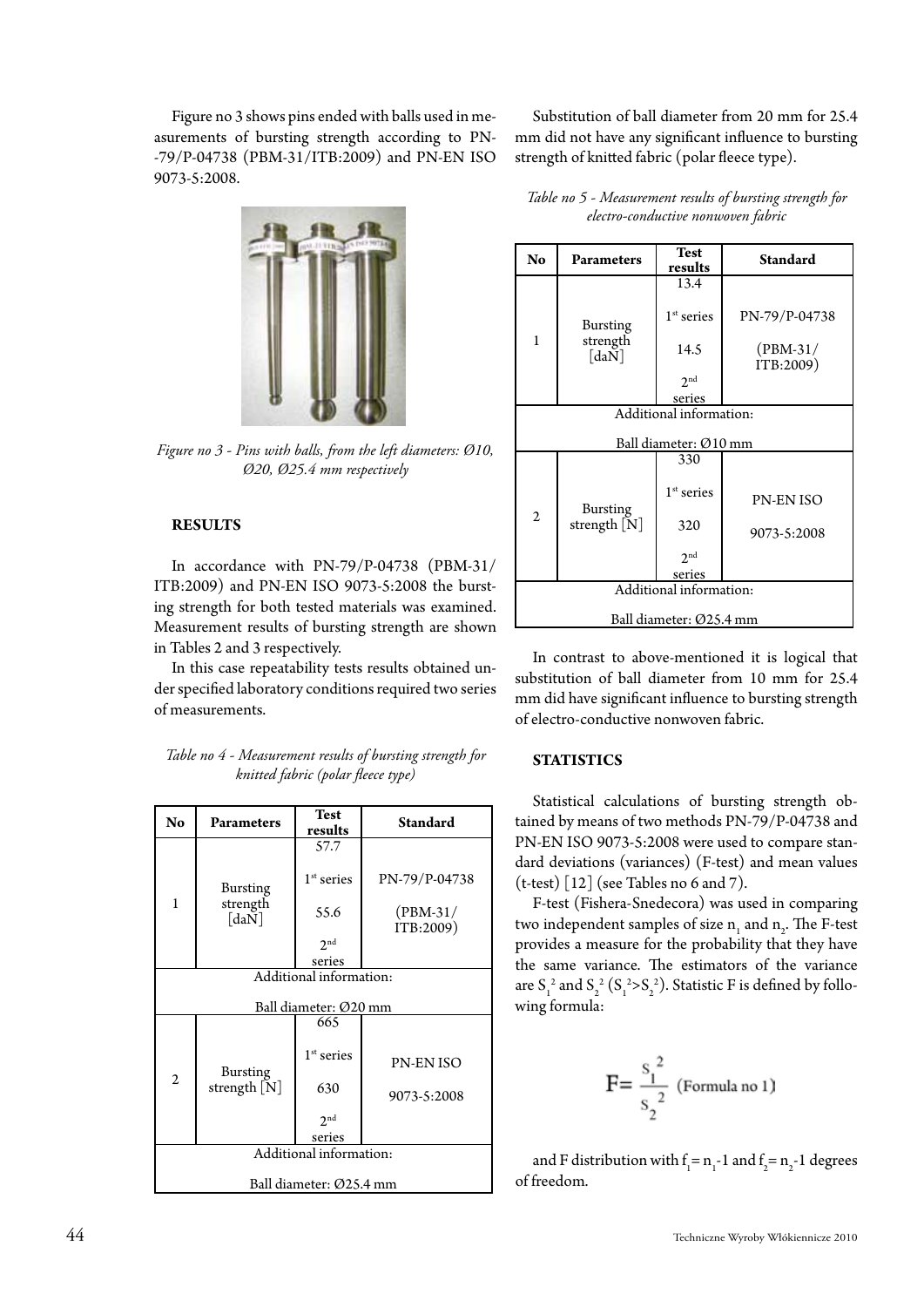Modified Student's t-test (Welch's t test) was intended for use with two samples having possibly unequal variances. Statistic t is defined by following formula:



where,  $\frac{\bar{x}}{n}$ ,  $S_n^2$  and  $n_n$  are the i<sup>th</sup> sample mean, sample variance and sample size, respectively.

#### *Table no 6 - Laboratory statistical results for PN- -79/P-04738 (PBM-31/ITB:2009)*

| Parameters                             | <b>Knitted</b><br>fabric | Nonwoven<br>fabric |  |  |
|----------------------------------------|--------------------------|--------------------|--|--|
| $1st$ series                           |                          |                    |  |  |
| Within-laboratory<br>mean value $[N]$  | 57.7                     | 13.4               |  |  |
| $SD^*$                                 | 2.94                     | 1.79               |  |  |
| $CV^{**}$ [%]                          | 5.1                      | 13.4               |  |  |
| The 95% confidence<br>$\lim$ its $[N]$ | <55.7;59.5>              | <12.2;14.4>        |  |  |
| The 99% confidence<br>limits [N]       | <55.3;60.1>              | <11.9;14.8>        |  |  |
| $2nd$ series                           |                          |                    |  |  |
| Within-laboratory<br>mean value $[N]$  | 55.6                     | 14.4               |  |  |
| $SD^*$                                 | 2.15                     | 2.34               |  |  |
| $CV^{(*)}$ [%]                         | 3.9                      | 16.2               |  |  |
| The 95% confidence<br>limits [N]       | $<$ 54.3; 56.9>          | <13.0;15.9>        |  |  |
| The 99% confidence<br>$\lim$ its $[N]$ | $<$ 53.8; 57.4 >         | <12.6;16.4>        |  |  |
| Test F $(F_{95} = 3.18)$               | 1.87                     | 0.58               |  |  |
| Test t ( $t_{95}$ = 2.10)              | 1.81                     | 1.22               |  |  |

**Legend:**

\*) SD – Standard Deviation

\*\*) CV – Coefficient of Variation

On the basis of statistical analysis (tests F and t) following conclusion was drawn there was no significant difference between variances and mean values results of bursting strength measurements carried out

*Table no 7 - Laboratory statistical results for PN-EN ISO*  are in the 95% and 99% confidence limits.

under the same conditions (the same: testing material, apparatus, procedure, observatory). Statistics F and t

| <b>Parameters</b>                                                    | <b>Knitted</b><br>fabric | Nonwoven<br>fabric |  |  |
|----------------------------------------------------------------------|--------------------------|--------------------|--|--|
| $1st$ series                                                         |                          |                    |  |  |
| Within-laboratory mean<br>value $[N]$                                | 665                      | 330                |  |  |
| $SD^*$                                                               | 22.6                     | 27.0               |  |  |
| $CV^{(*)}$ [%]                                                       | 3.40                     | 8.21               |  |  |
| The 95% confidence limits<br>$\left \lceil \mathrm{N} \right \rceil$ | <645;685>                | $<$ 305;355>       |  |  |
| The 99% confidence limits<br>$\left[ \text{N} \right]$               | <640;690>                | $<$ 300;360>       |  |  |
| $2nd$ series                                                         |                          |                    |  |  |
| Within-laboratory mean<br>value $[N]$                                | 630                      | 320                |  |  |
| $SD^*$                                                               | 25.3                     | 31.7               |  |  |
| $CV^{**}$ [%]                                                        | 4.0                      | 9.9                |  |  |
| The 95% confidence limits<br>$\lceil \text{N} \rceil$                | <610;655>                | $<$ 290;345>       |  |  |
| The 99% confidence limits<br>[N]                                     | <600;660>                | $<$ 280;354>       |  |  |
| Test F ( $F_{95}$ = 6.39)                                            | 1.25                     | 1.38               |  |  |
| Test t $(t_{95} = 2.31)$                                             | 2.24                     | 0.83               |  |  |

*9073-5:2008*

Moreover results of bursting strength obtained according to PN-EN ISO 9073-5:2008 are in good agreement with inter-laboratory results (see Table no 8).

#### **CONCLUSIONS**

1. Withdrawal of PN-79/P-04738 polish standard and replacement its by PN-EN ISO 9073-5:2008 leaves an unsolved major problem connected with lack of standardized test method of bursting strength for textile fabrics and technical fabrics as well.